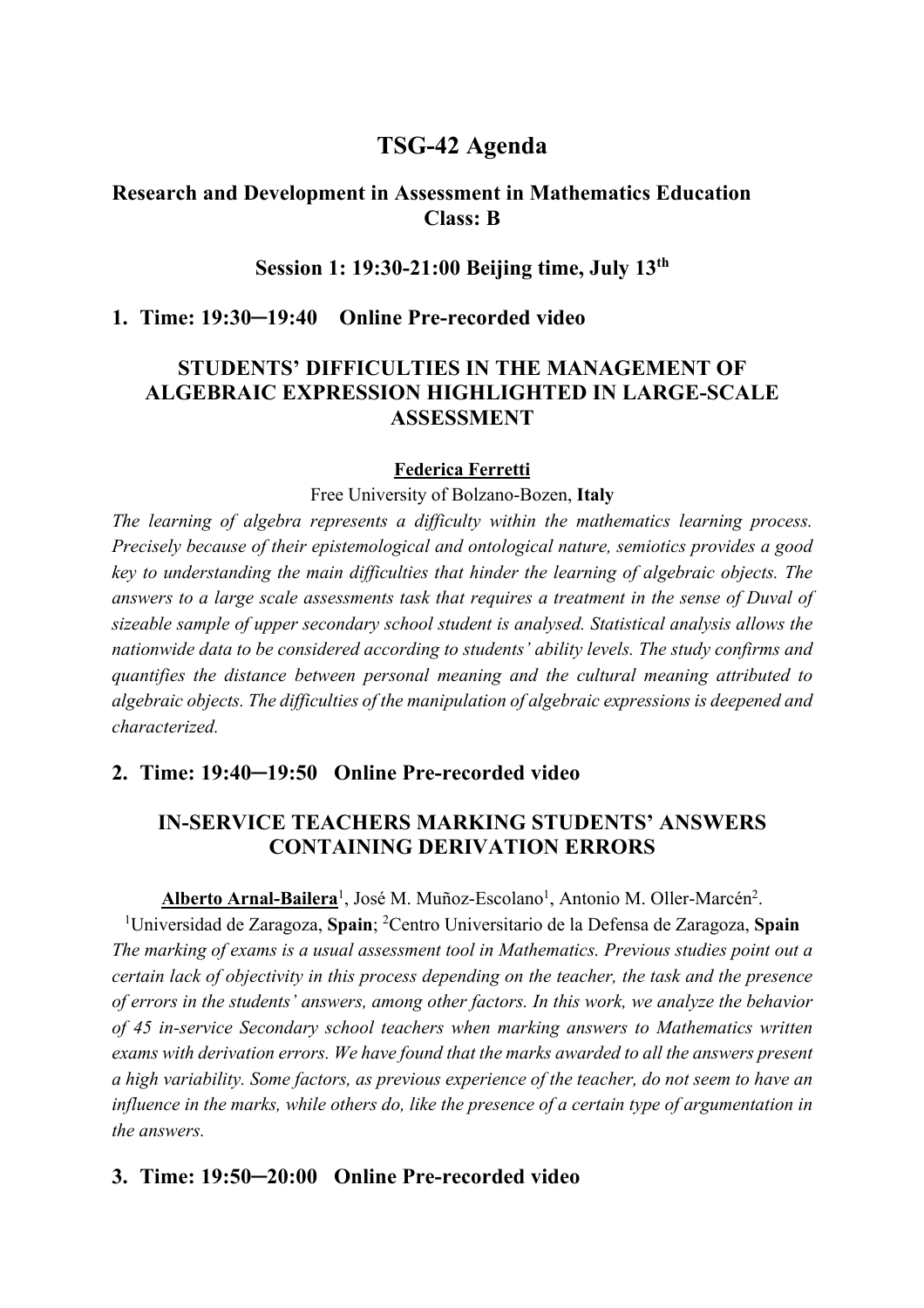# **INVESTIGATING TEACHERS' AWARENESS OF THE REASONS FOR STUDENTS' MATH ERRORS AT PRIMARY SCHOOL LEVEL**

 **Valentina Vaccaro** Eleonora Faggiano Federica Ferretti University of Oviedo, INVALSI - Roma University of Bari Aldo Moro University of Ferrara *Italy*

*This paper presents and discusses the first results of a project aimed at investigating, through the voice of teachers, the link between the standardized mathematics assessment and the teaching-learning processes of mathematics at the Primary School level. For this purpose, a questionnaire was built and administered to more than five hundred teachers. In particular, data coming from the first section of the questionnaire have been analyzed in order to investigate how teachers read and interpret students' answers to standardized mathematics assessment test. Results give evidence of the teachers' lack of awareness in interpreting the errors of the students, thus revealing the need for specific training in order to use standardized assessment as a teaching tool.*

## **4. Time: 20:00─20:10 Online Pre-recorded video**

# **COGNITIVE LOAD REDUCTION IN MATH ITEMS: PERFORMANCE, GENDER AND SOCIOECONOMIC STATUS**

**Emiliano Augusto Chagas<sup>a</sup>**, Mauricio Urban Kleinke<sup>b</sup>

<sup>a</sup> IFSP – Instituto Federal de São Paulo (Federal Institute of São Paulo), **Brazil** <sup>b</sup> Unicamp – Universidade Estadual de Campinas (State University of Campinas), **Brazil** *The National Secondary Education Examination (Enem) is the most important large-scale assessment in Brazil, and the contextualization permeates all the math items of this test, which makes the test as a whole quite extensive. In this paper we explore the effects of cognitive load reduction on Enem items on student performance with respect to gender and socioeconomic status (SES). A 24-item Enem test was administered to 688 high school students, 378 males and 310 females. The results indicate that the reduction of extraneous cognitive load has enhanced students' performance, especially of female students. In contrast, there is evidence that reduced cognitive load benefits more to the students whose parents have more education or higher income. Therefore, cognitive load reduction brings performance of male and female students closer, but ultimately distances socioeconomic groups.*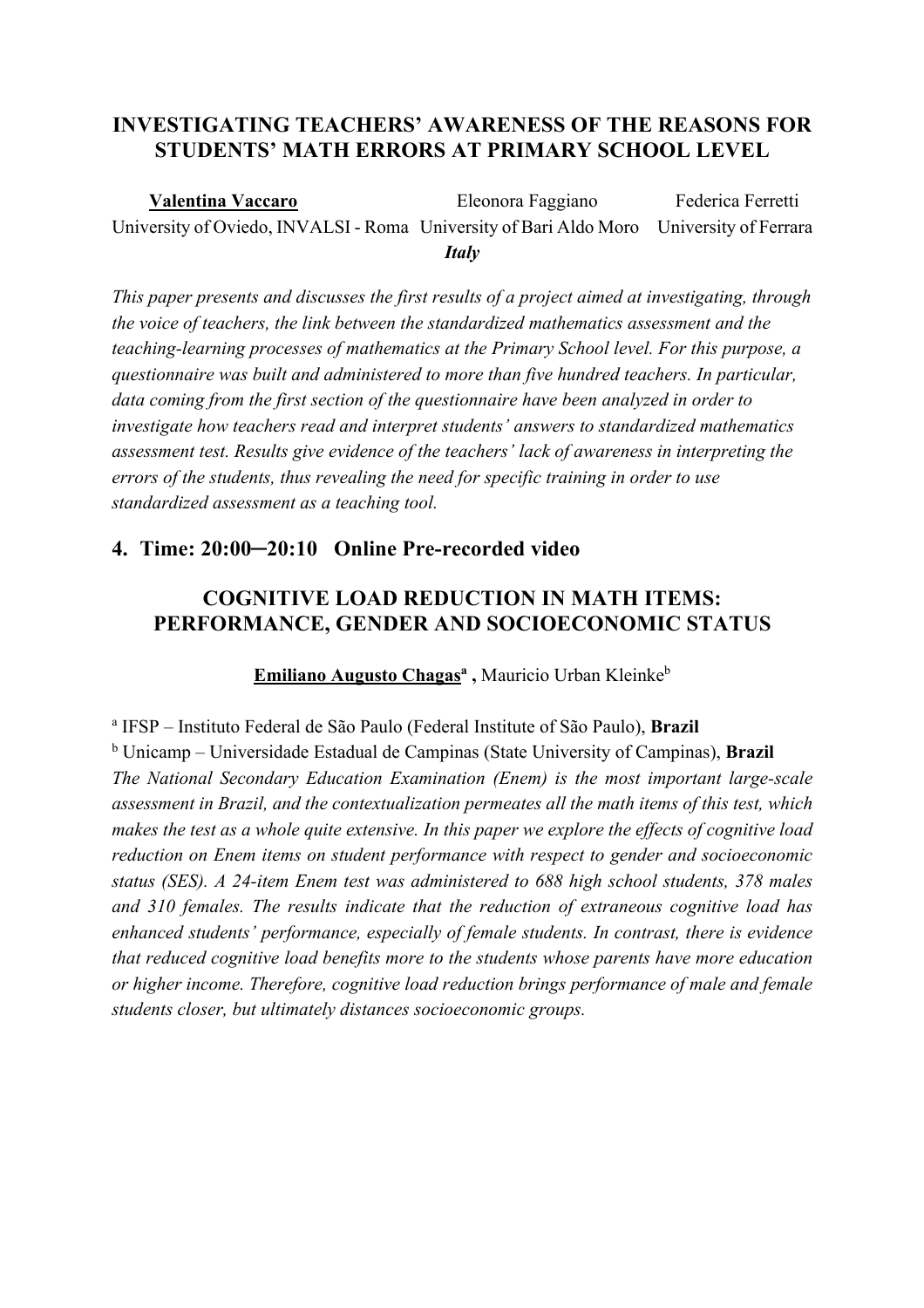### **5. Time: 20:10─20:20 Online Power Presentation**

# **EXPRESSIONS OF MATHEMATICAL PROFICIENCY IN STUDENTS' MATHEMATICAL WORK**

#### **Priscila D. Corrêa University of Windsor, Canada**

*This research paper portrays ways in which mathematical proficiency can be expressed in students' mathematical work. It is noteworthy that students' mathematical proficiency can be expressed in diverse ways and not only through procedural knowledge. The study investigates the richness of students' mathematical work, when solving mathematical modelling tasks, in terms of a model that distinguishes five strands of mathematical proficiency. This work suggests the use of this proficiency model as a possibility to ground mathematics assessment.*

### **6. Time: 20:20─20:30 Online Power Presentation**

## **STRUCTURAL FEATURES IN CLASSROOM LEVEL STANDARDIZED MATHEMATICS ACHIEVEMENT RESULTS**

#### **Timothy Sibbald**

Nipissing University, Ontario, Canada

*Individual student achievement on a standardized test was accrued to generate a histogram of classroom achievement. An analysis of the fit of the histogram to characterizing distributions implies the achievement is heteroscedastic. In particular, five general shapes of distributions have been identified and account for 66 percent of all classrooms. Of the classrooms 17 percent can be considered small samples (<15 students). The magnitude of the occurrence suggests that there are three distinct types of classrooms warranting further investigation as to whether there is a pedagogical advantage to knowing the shape of the classroom distribution.*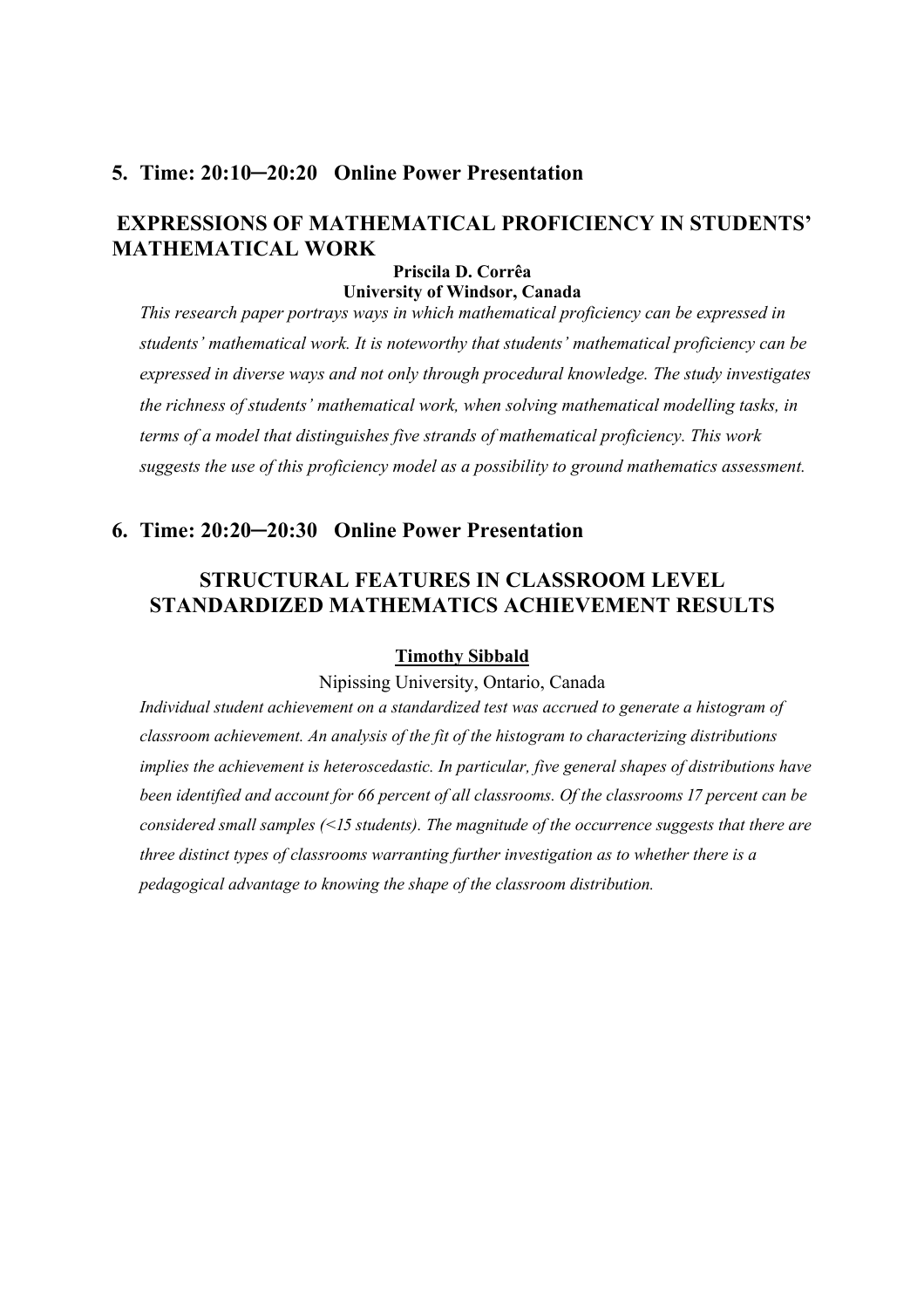### **7. Time: 20:30─20:40 Online pre-recorded video**

## **PHILOSOPHICAL INSIGHTS INTO PISA AND MATHEMATICS EDUCATION POLICY ISSUES**

# **IAN CANTLEY**

#### Queen's University Belfast, **North Ireland**

*The mathematical attainment of schoolchildren around the world is assessed in PISA (the Programme for International Student Assessment), which is administered on a three-yearly cycle by the Organisation for Economic Co-operation and Development (OECD). PISA is purported to provide valid and reliable comparisons of students' mathematical achievements in a range of different national education systems, and the results can have major implications for the mathematics education policies of these nations, sometimes leading to policy-borrowing from high-performing countries/regions. Aspects of Ludwig Wittgenstein's later philosophy of mind are used to problematize an over-reliance on the use of PISA to inform policy decisions in mathematics education. It is suggested that, when PISA is viewed through a later Wittgensteinian lens, a potential deficiency in the underpinning psychometric model, pertaining to the inherent indeterminism in unmeasured mathematical abilities, may weaken PISA's utility in guiding mathematics education policy decisions.*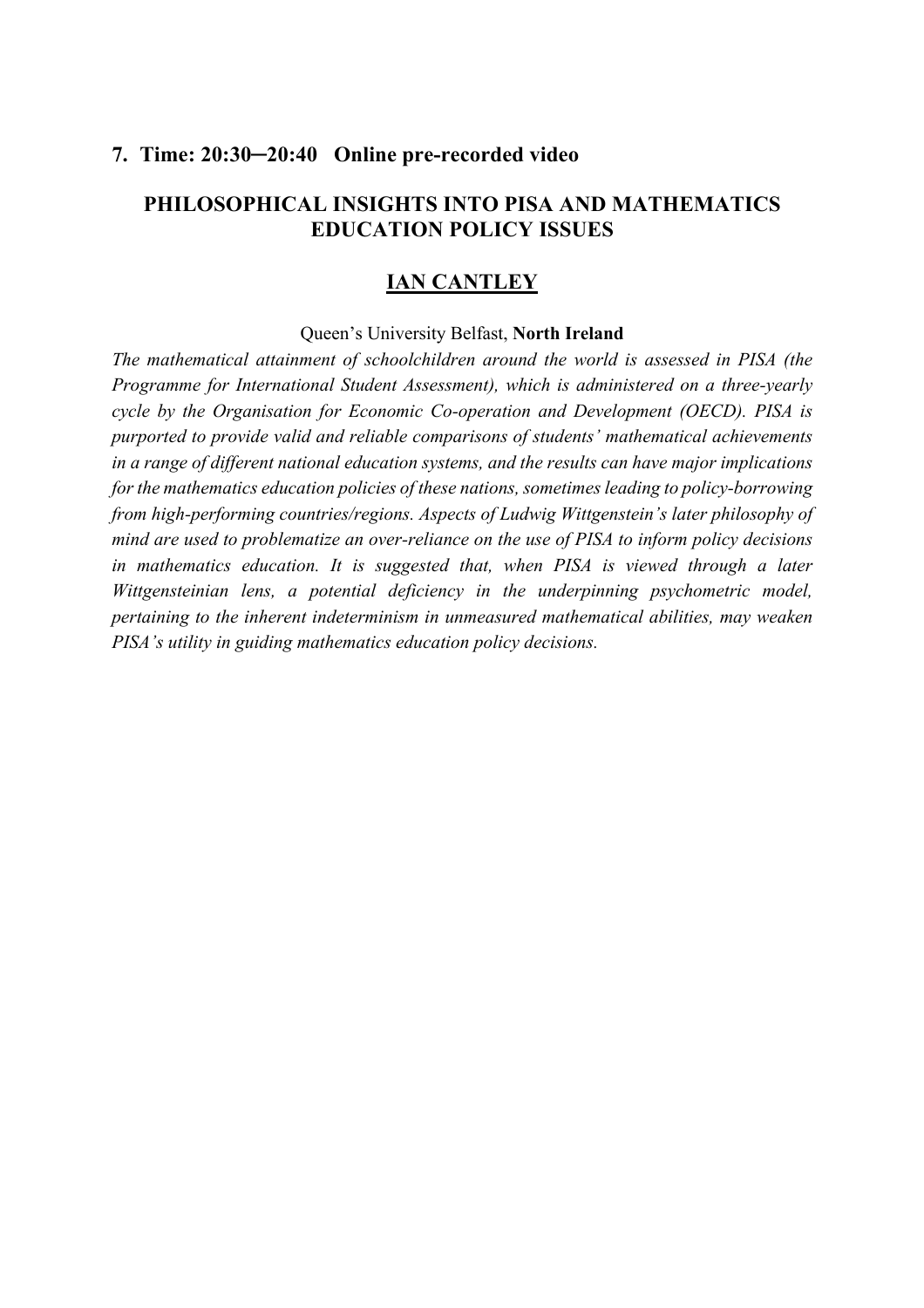### **8. Time: 20:40─20:50 Online pre-recorded video**

# **A UNIQUE ITEM FORMAT TO ASSESS ATTENTIVENESS TO STUDENTS' MATHEMATICAL IDEAS**

**Ya Mo**, Laurie Cavey, Michele Carney, Tatia Totorica, Patrick Lowenthal

Boise State University, **Idaho**

*Teacher education and professional development programs need high-quality assessments of complex constructs that are important to mathematics education. Here we present our assessment of teacher attentiveness to students' quantitative reasoning using an item format that makes use of authentic student work samples and teacher responses. Using Rasch analysis, we examine the functioning of the items and the assessment as a whole. The results indicate the individual items function well; however, they also indicate the need to increase the upper and lower range of attentiveness assessed. Proposed approaches for doing so are discussed.*

### **9. Time: 20:50─21:00 Online Power Presentation**

## **DEVELOPING PRESERVICE ELEMENTARY TEACHERS' CAPACITY IN THE DESIGN OF AUTHENTIC MATHEMATICS ASSESSMENT**

**Kim Koh**, Olive Chapman, & Shimeng Liu

Werklund School of Education, University of Calgary, **Canada** *Due to limited assessment coursework, it is important to have continuing professional development and a systematic intervention model in order to develop preservice elementary teachers' capacity to design and use authentic assessment tasks in mathematics in the context of their teacher preparation programs and beyond. In this paper, we describe our research and development efforts in authentic mathematics assessment. We also report findings derived from the first two phases of our mixedmethods longitudinal intervention study that investigated an intervention model (Authentic Assessment Learning Activities) and its impact on preservice elementary teachers' knowledge (conceptions, expertise) and learning of authentic assessment in mathematics. Implications for planning and design of assessment coursework and professional development programs for prospective mathematics teachers will be discussed at the conference.*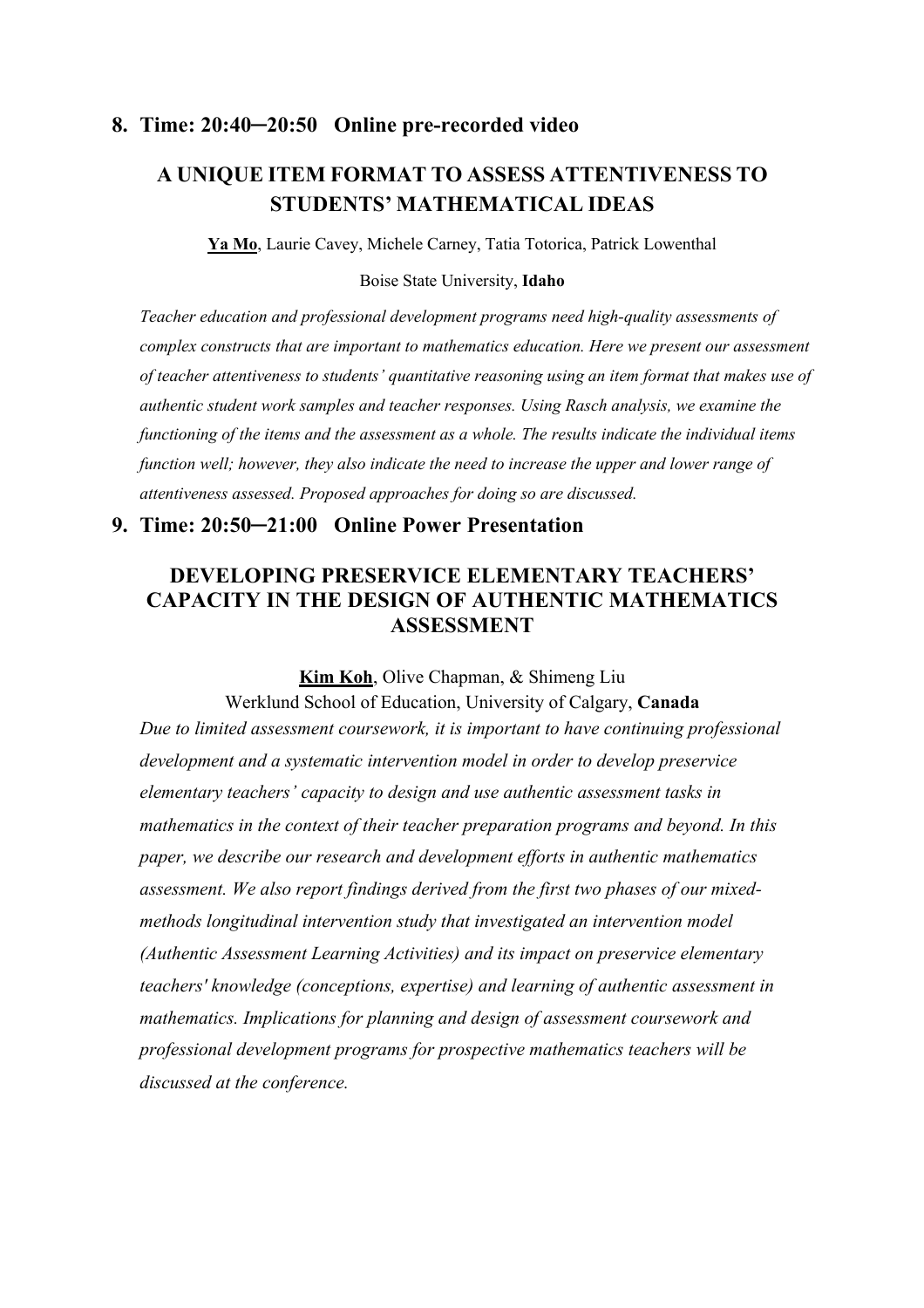#### **Session 2: 21:30-23:00 Beijing time, July 16th**

## **1. Time: 21:30─21:45 Online Power Point Presentation**

## **TITLE OF THE PAPER: EVALUATING MATHEMATICS TEACHERS' PROFESSIONAL LEARNING IN A PLN: A COMPLEX SYSTEMES PERSPECTIVE**

#### **Xiong Wang**

#### University of Alberta, **Canada**

*This study aimed to evaluate mathematics teachers' professional learning in a PLN by investigating their participation in a PLN with interpretive inquiry as a methodology and complex systems as a theoretical framework. From one targeted PLN were collected three types of triangulated data: archived documents such as logs, posts, comments, or responses; participants' reflections through their blogging; and my own reflections. And several data analysis techniques were adopted to evaluate mathematics teachers' participation in the PLN such as mathematics-for-teaching, recursive dynamics, mind maps, fractal geometry, necessary conditions for complex systems, and thematic analysis. The results presented an evaluation framework to reveal the diverse conversation structures among participants and the emergent knowing from the conversations including the knowing of mathematics-forteaching as well as the other four types of knowing such as social relationships, blog sharing, experience sharing, and teacher's beliefs about teaching. The study offers a valuable reference for evaluating on both online and conventional professional development for teachers.* 

### **2. Time: Time: 21:45─22:00 Online Power Point Presentation**

## **VALIDITY OF ASSESSMENTS IN MATHEMATICAL TEXTBOOKS: A STUDY OF BEGINNING OF PRIMARY SCHOOL LEVEL TEXTBOOK ASSESSMENTS**

#### **GRAPIN Nadine**

Laboratoire de Didactique André Revuz, Université Paris Est Créteil, **France** *This paper proposes an analysis of how mathematical textbooks address the assessment and how formal assessment is prescribed in textbooks to teachers, using a didactical framework. The prescribed teaching material in textbooks can be considered as one step of the didactical transposition and the analysis of the mathematical content of assessments in textbooks enables us to better understand teaching practices and to better interpret students' performance. The present analysis is based on didactical criteria of validity and on a methodology for studying textbooks. A comparison of ten Grade > (beginning of primary school) textbooks on the mathematical domain of numbers is done. The comparison reveals significant differences between collections of assessment tasks in terms of the specified rhythm and administration of formal assessments, types and complexity*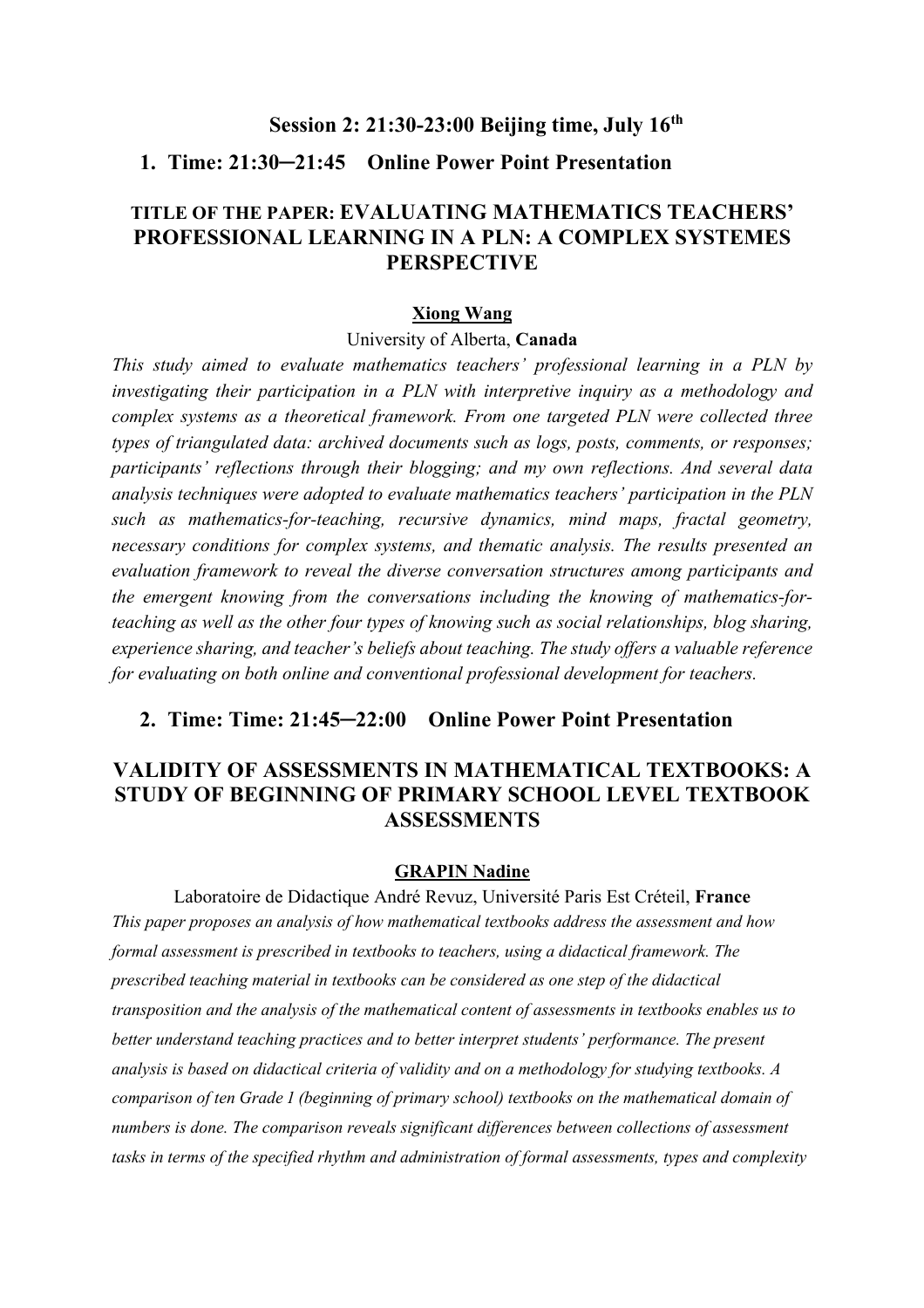*of tasks, indications for grading and interpreting students' answers, etc. However, these textbooks share one common feature: the description they provide for teachers and the content of their assessments are not adequate to ensure their validity. Therefore, teachers need to take initiatives of their own to adapt these assessments if they wish to use them effectively.*

### **3. Time: 22:00─22:15 Online Power Point Presentation**

## **ARE THE STAKES THE SAME? A COMPARISON OF THREE TYPES OF LARGE SCALE ASSESSMENTS IN ALBERTA, CANADA**

#### **Richelle Marynowski**

#### University of Lethbridge, **Canada**

*In Alberta, Canada, there are three different provincially developed large scale exams that are administered to students. Each of the large-scale assessments have different purposes, are administered at different grade levels, are administered at different times of the year, and have different implications for students and teachers. This paper presents descriptions and an analysis of the three different exams focusing on the numeracy and mathematics exams. The analysis centers around the stakes that these exams pose for teachers in a culture of accountability.*

### **4. Time: 22:15─22:30 Online Pre-recorded video**

## **FACTORS RELATED TO MATHEMATICS TEACHERS PEDAGOGIC DISCRETION, SPECIFICALLY WHEN EVALUATING PARABOLIC SKETCHES**

#### Shai Olsher, Kawthar **Nakhash Khalaila**

University of Haifa, **Israel** 

*This paper examines the influencing factors on mathematics teacher's pedagogical discretion*  when assessing parabolic sketches in a digital environment. We provided 62 secondary *mathematics teachers with 20 sketches representing student answers to a task requiring them to sketch a quadratic function that passes through a certain point. The teachers were asked whether they would accept each sketch as a correct answer to the task in different teaching settings: classwork, homework, and a test. We identified different characteristics of inaccuracies in the sketches that correlated and did not correlate with the acceptance of the sketch as correct by the teachers. In addition, we identified significant differences between the percentage of acceptance of sketches in the different settings.*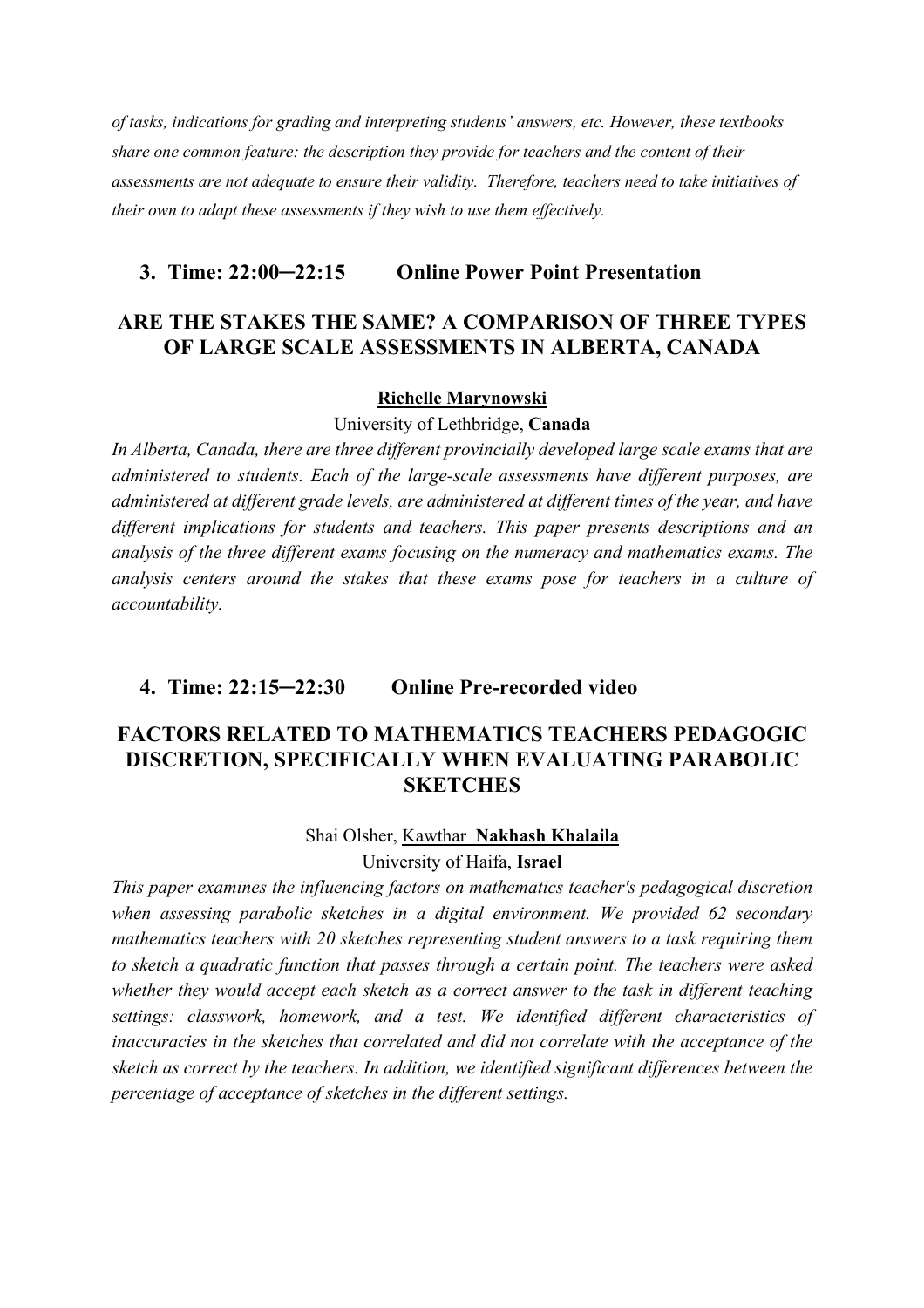### **5. Time: 22:30─22:45 Online Pre-recorded video**

## **ASSESSMENT BASED ON GAMIFICATION IN HUNGARIAN SECONDARY MATHEMATICS CLASSES**

#### **Marta Barbarics**

#### Budapest Semesters in Mathematics Education, **Hungry**

*The paper presents the results of a six-year-long study on assessment based on gamification in public secondary education in Hungary. The study consists of three phases: the first phase explores students' experiences in connection with traditional school assessment and assessment based on gamification. The second phase presents the views, motivations, purposes, and practices of teachers already using assessment based on gamification. The third phase is an action research project incorporating the results of the first two phases of the study and also an experiment of a Hungarian guided discovery learning method in mathematics education: The Pósa Method. Results of the study show that assessment based on gamification can fulfil several aims. From the students' point of view, it can serve as an answer to their needs and criticism to traditional school assessment in Hungary. It can also act as a powerful tool for teachers to motivate their students, to deal with mixed ability groups, and to assess different skills (in addition to mathematical knowledge). Preliminary results of the action research prove that gamification based assessment can also support guided discovery learning.*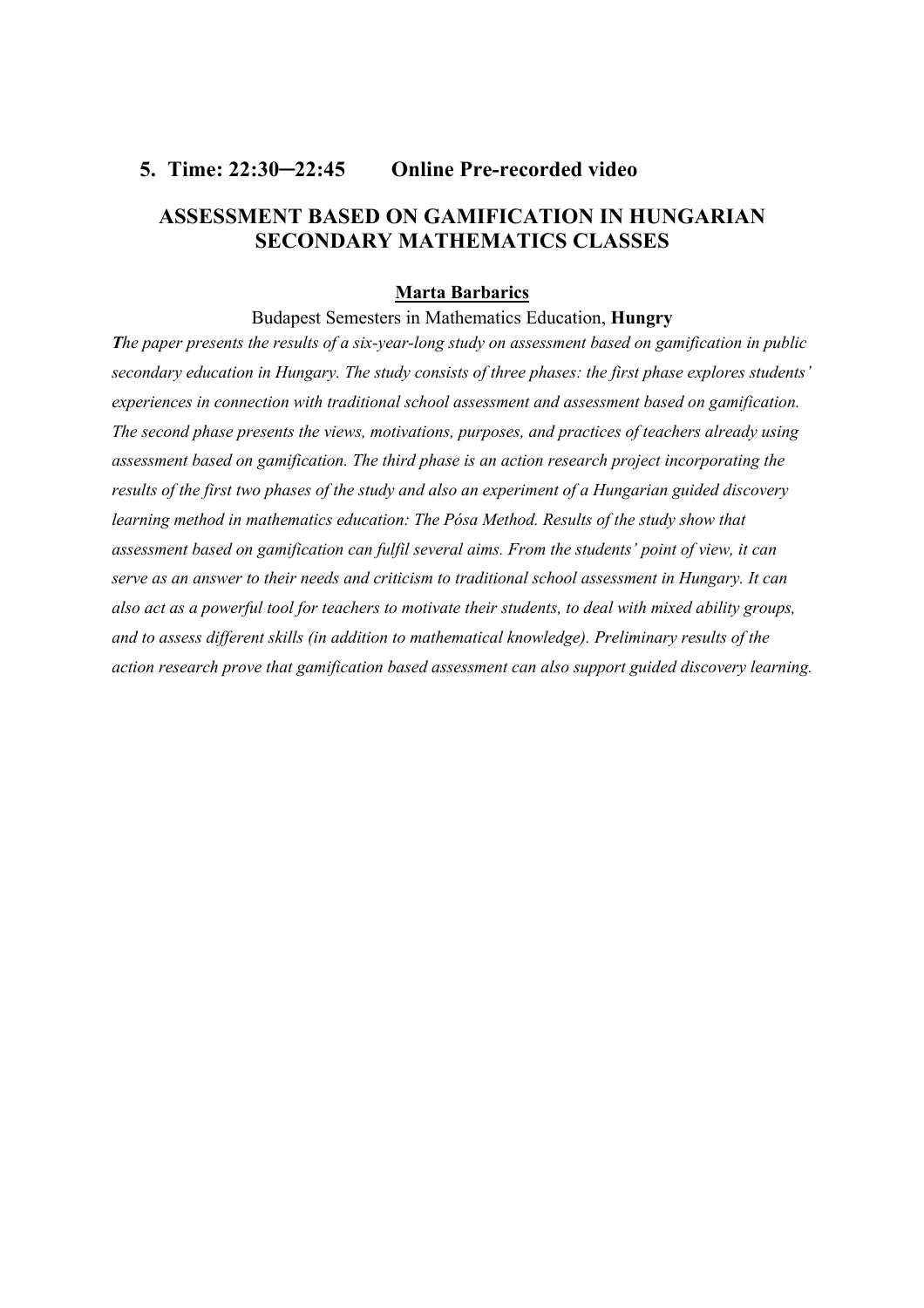**6. Time: 22:45─23:00 Online Power Point Presentation** 

## **I KNOW ALL ABOUT THIS MATHEMATICAL TOPIC, BUT I CANNOT ANSWER THIS QUESTION' MOMENT, CAN I HAVE A CLUE PLEASE?**

## **Anne D'Arcy-Warmington**

#### Curtin College **Australia**

*Imagine the situation, you are sitting in the chair facing the 'Million Dollar' question about your favourite topic feeling somewhat confident when suddenly, all your hopes are dashed. The question is phrased differently or you don't quite understand the slant/ aspect of the question so you don't know how to answer. In that moment, the million dollars becomes just a dream again. In a real-life situation, whether it be at home or at work, you would look for help in any form, internet search, ask a colleague or phone a friend! At Curtin College, Western Australia, this issue is trying to be addressed, in an academic situation, by a system of an exchange of marks for information by means of a clue or hint to complete the question during written tests. Anxiety can affect students who consequently may be unable to write a solution befitting their level of knowledge, even with a sheet of notes under timed test conditions. This instant feedback system provides insight for the educator about areas involving misconceptions or where greater detail is required and for the student this information is received at the precise moment and specific area of need. This paper will utilize Structure of the Observed Learning Outcome Taxonomy (SOLO) to illustrate the journeys of students' learning and educators' pedagogical enrichment.*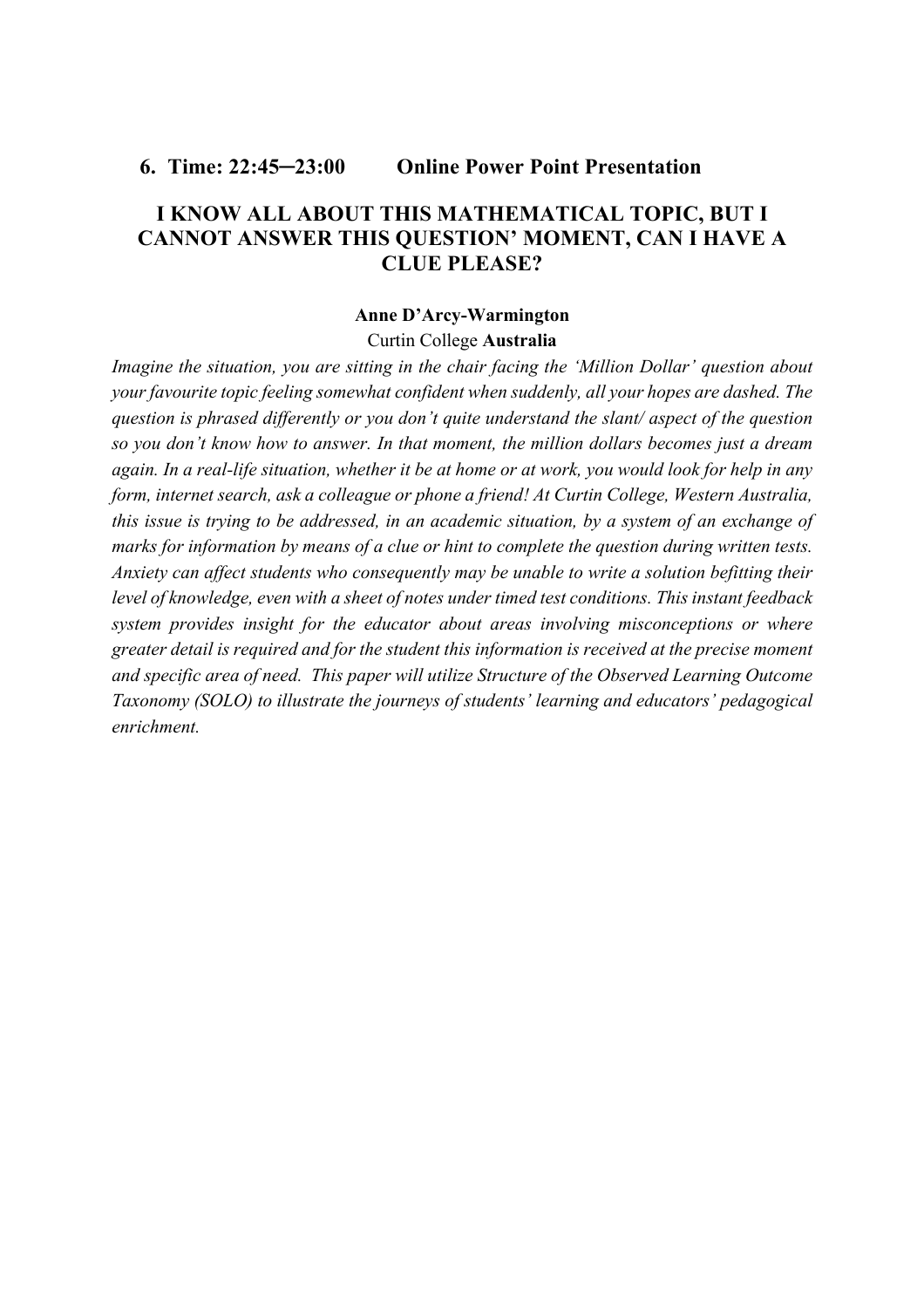## **Session 3: 14:30-16:30 Beijing time, July 17th**

### **1. Time: 14:30─14:45 Online Power Point Presentation**

## **INVESTIGATING THE TREATMENT OF MISSING DATA IN AN OLYMPIAD-TYPE TEST – THE CASE FOR SELECTION VALIDITY**

**Caroline Long**, Johann Engelbrecht Vanessa Scherman, **University of Johannesburg** University of Pretoria University of **South Africa**  *The purpose of Olympiad-type tests is to generate interest in mathematics and to identify the most talented mathematical thinkers. The focus here is on how the various scoring procedures adopted in an initial round of testing may affect the selection of learners for a subsequent round. In particular, we look at the treatment of missing data. Two approaches to the handling of missing data applying the Rasch measurement model, the first where missing data is scored zero, and the second where missing is regarded as missing, are discussed. Whether the student answers or omits a question for which they are unsure is affected by the scoring procedures, in this case negative marking. Recommendations are made for future scoring in the selection of talented students.*

## **2. Time: 14:45─15:00 Online Power Point Presentation**

## **MATHEMATICS ASSESSMENT PRACTICES OF PRIMARY SCHOOL TEACHERS IN FRANCE**

#### Nathalie Sayac<sup>1</sup> & **Michiel Veldhuis<sup>2</sup>**

<sup>1</sup>LDAR Université Paris-Diderot, ESPE Créteil

2 iPabo University of Applied Sciences Amsterdam & Utrecht University, **France**

*We investigated French primary school teachers' assessment practice in mathematics. Using an online questionnaire on teachers' background, teaching, and grading practice, we were able to determine the assessment profiles of the 600 teachers who filled in our questionnaire. As evidenced by the teachers' scores on the latent factors Assessment purposes, Assessment practices, and Differentiation, teachers with the profile of Enthusiastic assessors' view assessment as more useful and use it more often to adapt their instruction than teachers with the profile of Unenthusiastic assessors.*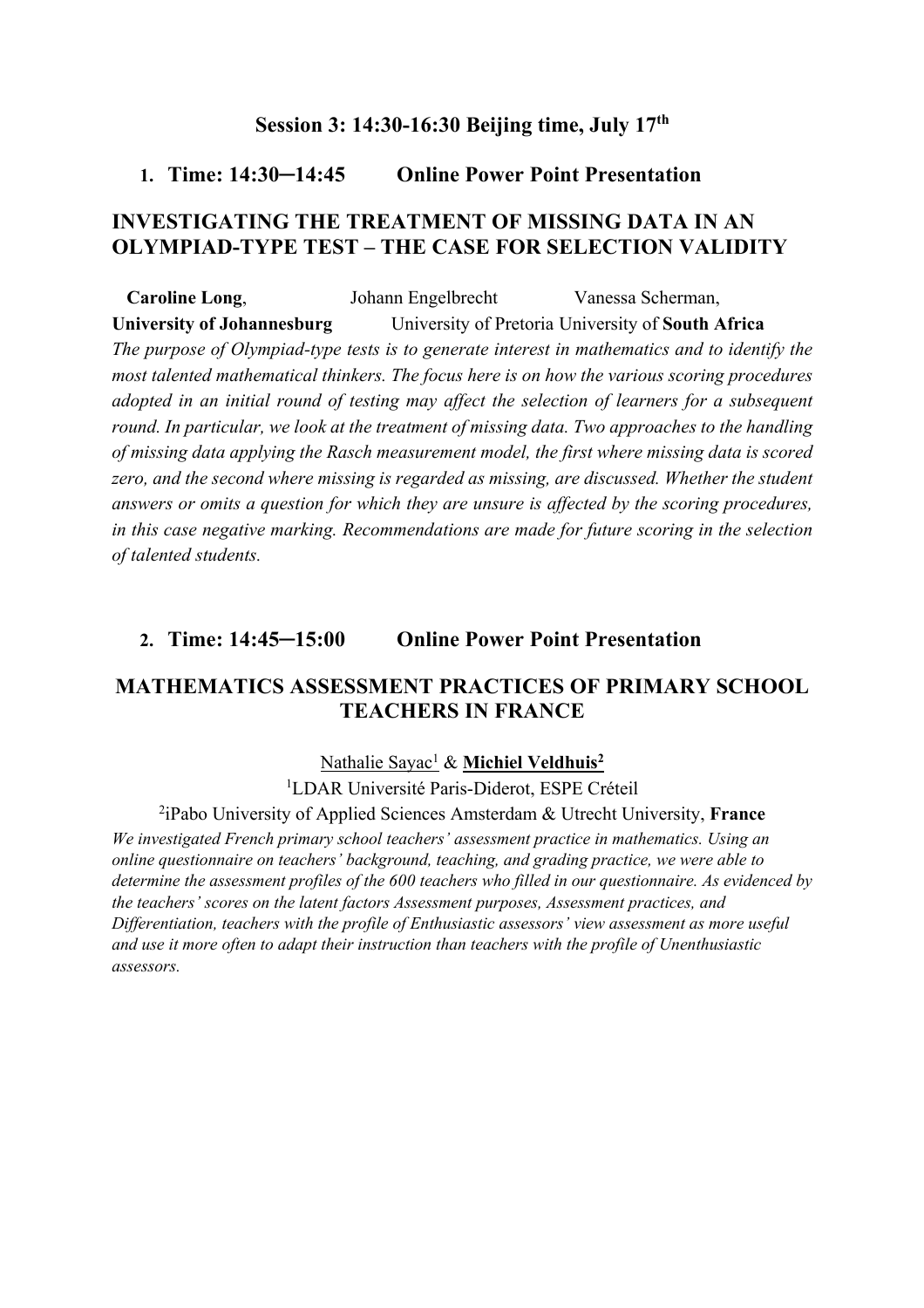### **3. Time: 15:00─15:10 Online Power Point Presentation**

## **THE ROLE OF FORMATIVE ASSESSMENT EXPERIENCES IN THE TEACHING AND LEARNING OF MATHEMATICS**

| Adri van der Nest                 | Caroline Long,             | Johann Engelbrecht     |
|-----------------------------------|----------------------------|------------------------|
| <b>University of South Africa</b> | University of Johannesburg | University of Pretoria |

*Poor mathematics performance levels reported in external comparative assessments raise concerns about the quality of mathematics education in South Africa. One constraining factor of systemic type testing is the reliance on sources of external monitoring, inevitably leading to 'teaching to the test'. Literature on formative assessment reveals great potential for significant improvements in the teaching and learning of mathematics. However, little is known about mathematics teachers' understanding, implementation and experiences of formative assessment. This qualitative study reports on an Assessment Enhanced Teaching and Learning (AETL) project, involving Grade nine teachers as they participated in the implementation of curriculum-aligned formative assessment tasks. Findings from this study indicate that exposure to activities designed for formative assessment can be used productively as a tool for enhancing the teaching and learning of mathematics in a range of contexts.*

## **4. Time: 15:10─15:20 Online Pre-recorded video**

# **ASSESSING MATH IN TEACHER TRAINING; WHAT TO LEARN FROM OUR STUDENTS RESEARCH**

### **Willem van der Vegt**

Windesheim University of Applied Sciences, Zwolle, The **Netherlands** *In the final stage of their teacher education students do research within the school in which they work as a teacher-in-education. A couple of the research papers of the students concerning assessment is analyzed to investigate which themes are important for the students and their schools. We compare these themes with the current curriculum of the math teachers training program and we formulate some conditions for adjusting the curriculum, in order to meet with the concerns of our students and their schools.*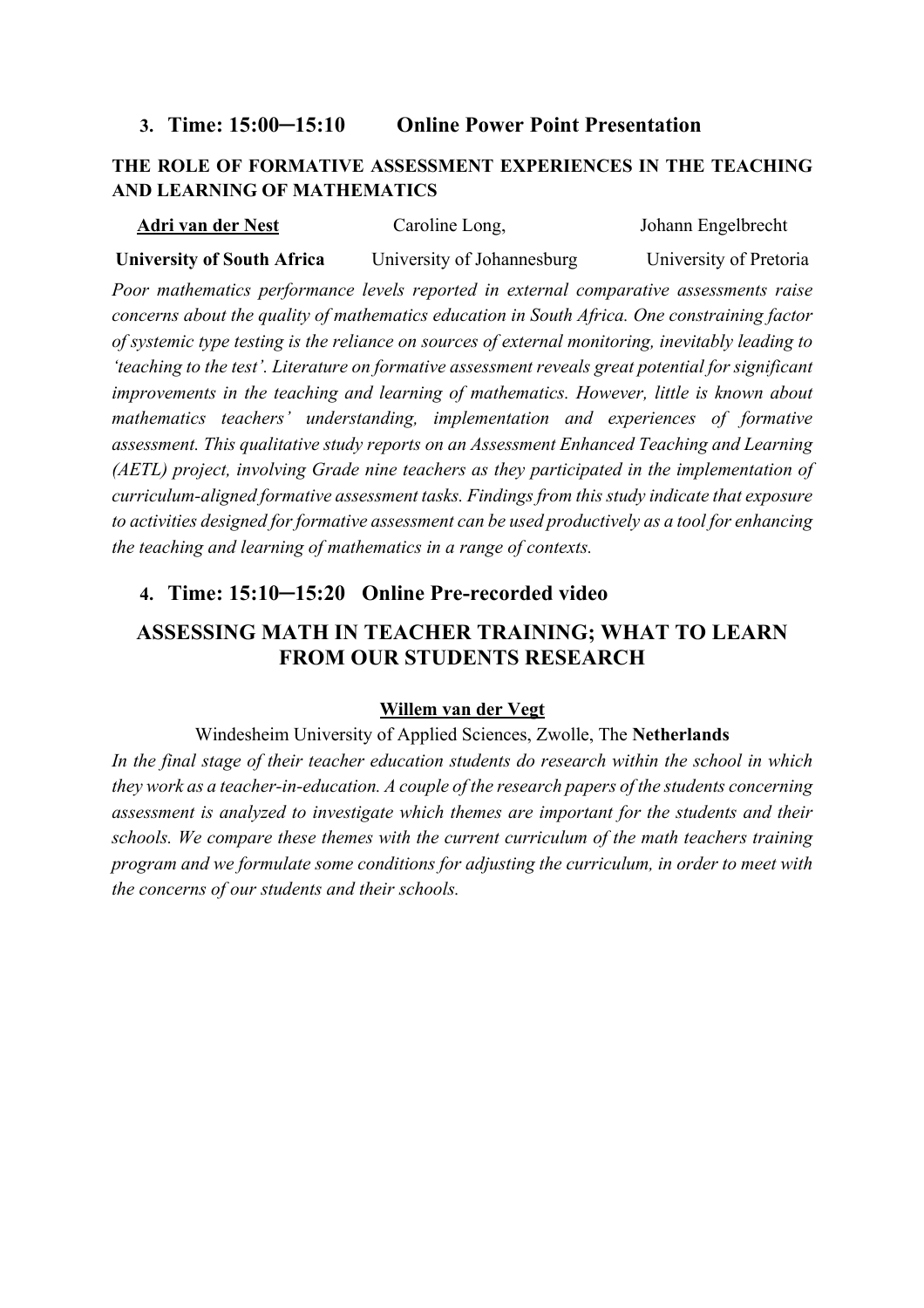## **5. Time: 15:20─15:30 Online Power Point Presentation**

# **TRANSFORMATIVE ASSESSMENT SYSTEM IN MATHEMATICS**  EDUCATION**: ENGAGING MIND, BODY AND SOUL**

#### **Basanta Raj Lamichhane**

#### Saptagandaki Multiple Campus, Bharatpur, Chitwan, **Nepal**

*In this paper, I will attempt to explore visions of TAS in mathematics education that is more integrative, empowered, and contextual, opposing narrowly conceived post/positivist perspective embedded in mathematics education practices. The main essence of TAS is to develop a creative, critical, imaginative and reflective thinking among the learners by giving them an opportunity for demonstrating and preforming their mathematical knowledge, skills, concepts, theorems and techniques through deep engagement in the assessing process. In this process, learners are not assessed, but they are involved in assessing process for exploring corrosive forces that incarcerate the world in a mesh of present crisis (terrorism, famine, violence, environmental degradation, global warming, etc.) and they would be able to envisage a better future of the world. This evocative and illuminating view possibly brings the perspectival changes in mathematics education and assessment practices that makes mathematics more meaningful, viable and interesting.* 

# **6. Time: 15:30─15:40 Online Pre-recorded video**

## **ANALYSING STUDENTS' ERRORS IN SOLVING CONTEXT-BASED PROBLEMS IN MARWA ASSESSMENT**

**Ummy Salmah,** Uki Rahmawati and Bungkus Dias Prasetyo SEAMEO Regional Centre for QITEP in Mathematics, **Indonesia**

*Analyzing students' errors in solving mathematics problems is essential. This study aims to investigate students' errors in solving context-based problems in Mathematics Regional Wide Assessment (MaRWA). MaRWA provides items including context-based problems that students have to solve. Students' answers were analyzed using six error types that represent different aspects. Students' answers were chosen from five context-based problems in MaRWA that were presented in short answer questions. Students' answers were analyzed qualitatively and quantitatively based on six error types that have been developed from other related research. The result shows that most of the students in this study did errors related to their mathematical understanding. Moreover, students also made error that related to their understanding of context showed in each problem.*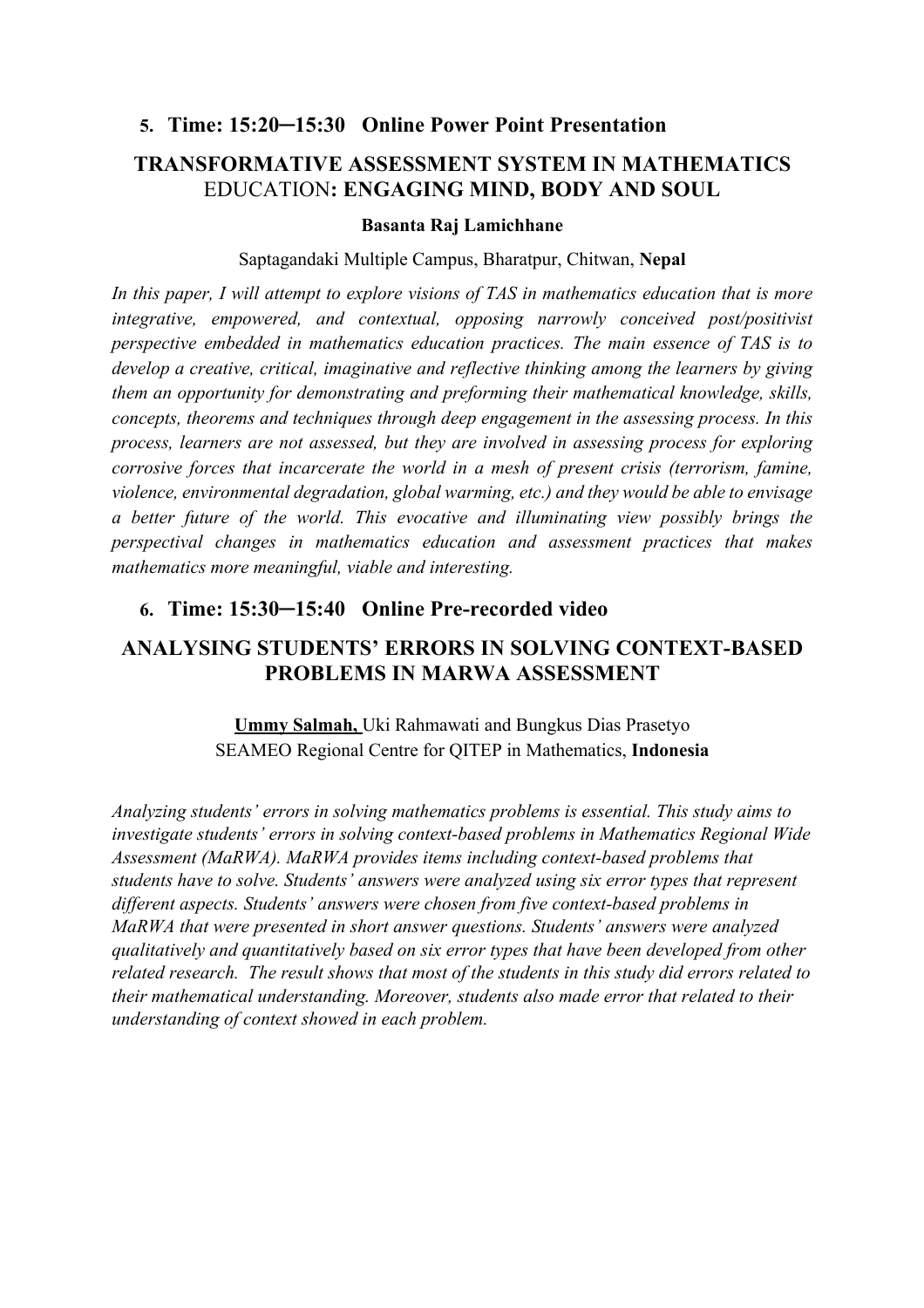### **7. Time: 15:40─15:50 On site Power Point Presentation**

## **RAW SCORES OR RASCH MEASURES? LESSONS FROM RASCH ANALYSIS OF SECONDARY ONE MATHEMATICS TEST**

National Institute of Education

Hairon Salleh **Foo Kum Fong** Koh Wei Xun **Academy of Singapore Teachers, Ministry of Education**

National Institute of Education

#### **Singapore**

*This paper aims to share the utility of Rasch analysis in measuring Secondary 1 students' mathematical problem-solving ability through the validation of test items and insights gained from the distribution of student ability and item difficulty through the use of a Wright Map. The results show that mathematical difficulty varies with the number and type of sources of item difficulty. The differences in item difficulty highlights the different levels of cognitive loading required for different mathematical problems, which also espouses the need for differentiated instruction in increasingly diverse mixed ability classrooms.*

### **8. Time: 15:50─16:00 Online Pre-recorded video**

# **RESEARCH ON THE LEVEL DIVISION OF MATHEMATICAL LOGICAL REASONING LITERACY BASED ON SOLO TAXONOMY THEORY**

## Hua Wu **Junhan Liu** Fengqi Zhai LiaoNing Normal University, **China**

*China's new curriculum reform puts forward to cultivate students' core quality of mathematics, that is, students should have correct values, character and ability l after completing the mathematics study in senior high school. According to the diversified reference at home and abroad about the SOLO taxonomy theory, core literacy and mathematical logical reasoning, the author sets the standard of classifying students' literacy level division standard logic reasoning in the view if SOLO theory, with the combination of compulsory education and ordinary high school mathematics curriculum standard. Also, the teaching practice has been carried on during two samples. The author draws the conclusion: the division standard will help the teachers and students to accomplish each task in a targeted way.*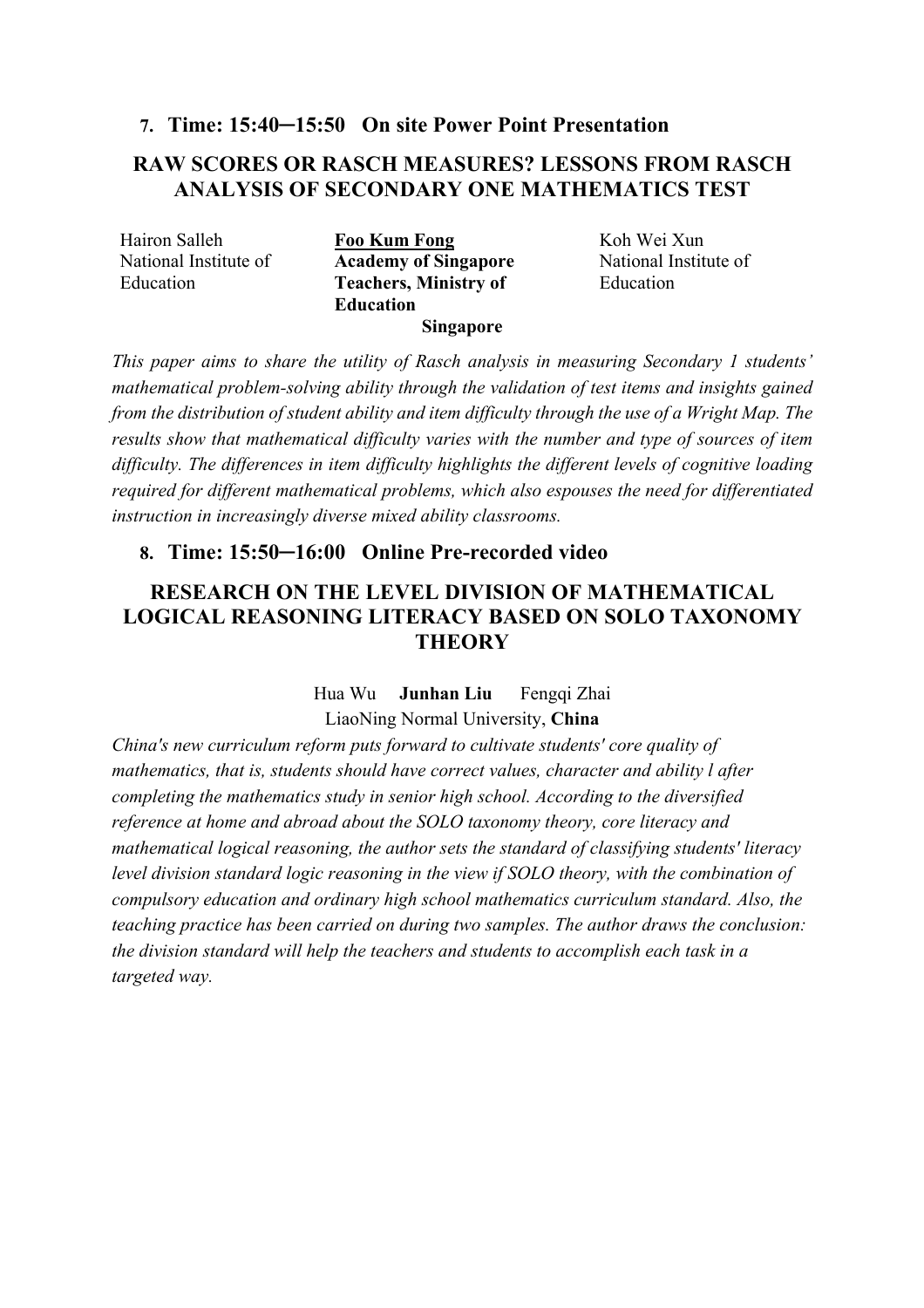**9. Time: 16:00─16:10 Online Power Point Presentation**

# **QUALITY OF MATHEMATICAL REASONING IN A PHILIPPINE SENIOR HIGH SCHOOL'S PRE-CALCULUS EXAMINATIONS ON CONIC SECTIONS**

### **Vitus Paul L. de Jesus**

La Salle Green Hills / Ateneo de Manila University, **Philippines**

#### Angela Fatima H. Guzon

Ateneo de Manila University, **Philippines**

*The study assessed the quality of mathematical reasoning required for the tasks in the Pre-calculus examinations on conic sections that were administered in a Philippine senior high school. It also examined the relationships that seem to surface between the cognitive domain categories of the revised Bloom's Taxonomy and the kinds of mathematical reasoning of Lithner's framework. Findings show that about 97% of the examination tasks can be solved by simply employing memorized and algorithmic superficial methods. 298 textbook and handout tasks guided the categorization of these tasks. Furthermore, the results seem to suggest that Pre-calculus teachers would tend to produce and give tasks needing memorized and algorithmic reasoning that would fall only within the cognitive domains of Understanding, Applying and Analyzing.*

### **10. Time: 16:10─16:20 Online Pre-Recorded Presentation**

## **THE RESULTS OF LARGE-SCALE ASSESSMENT AS TOOLS FOR MATHEMATICS ACTIVITY DESIGN**

Alessandro Gambini, **Roberto Capone** Sapienza University of **Rome**, University of Salerno

*The use of mathematics standardized assessment in an educational point of you is performed. Through the use of a research tool, the database Gestinv, it is possible to consider the results of standardized assessments in a formative way; the combined analysis of the texts and statistical analysis allow to investigate widespread difficulties of the students based on their skill level in mathematics. This allows the design of mathematical activities built ad hoc for students participating in a national project.*